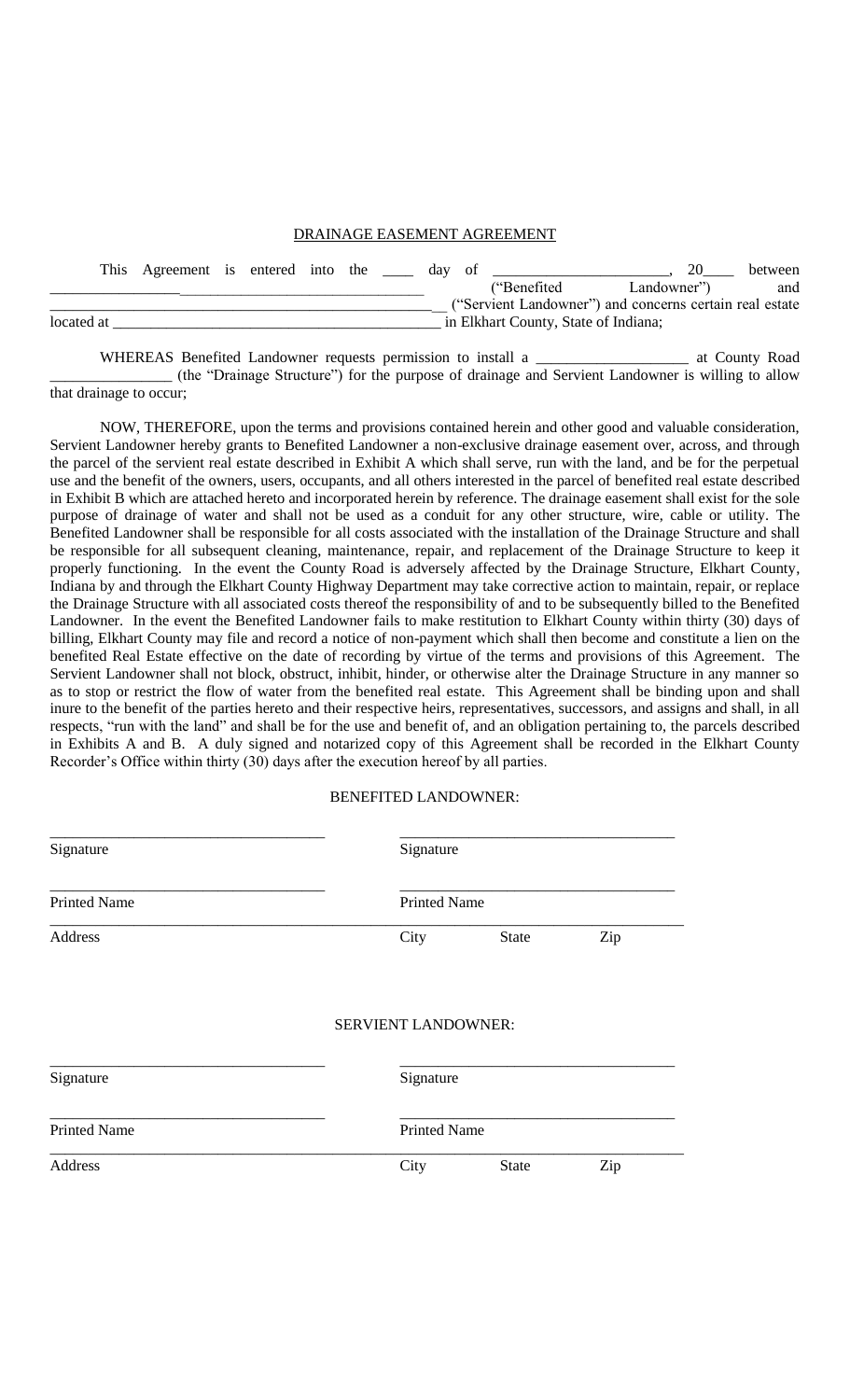STATE OF INDIANA ) SS:

COUNTY OF ELKHART (1)

Before me, the undersigned, a Notary Public in and for said County and State, personally appeared the above

named \_\_\_\_\_\_\_\_\_\_\_\_\_\_\_\_\_\_\_\_\_\_\_\_\_\_\_\_\_\_\_\_\_\_\_\_\_\_\_\_\_\_\_\_\_\_\_\_ and

\_\_\_\_\_\_\_\_\_\_\_\_\_\_\_\_\_\_\_\_\_\_\_\_\_\_\_\_, as the Benefited Landowner and acknowledged the execution of the foregoing

Agreement this \_\_\_\_\_\_\_ day of \_\_\_\_\_\_\_\_\_\_\_\_\_\_\_\_\_\_\_\_, 20\_\_\_\_. WITNESS my hand and notarial seal.

My commission Expires:  $\qquad \qquad \qquad$  \_\_\_\_\_\_\_\_\_\_\_\_\_\_\_\_\_\_\_\_\_\_\_\_\_\_\_\_, Notary Public Residing in Elkhart County, Indiana

\_\_\_\_\_\_\_\_\_\_\_\_\_\_\_\_\_\_\_\_\_\_\_\_\_\_\_\_\_\_\_\_\_\_\_\_\_\_

#### STATE OF INDIANA ) SS: COUNTY OF ELKHART )

 Before me, the undersigned, a Notary Public in and for said County and State, personally appeared the above named and  $\overline{\phantom{a}}$  and  $\overline{\phantom{a}}$ \_\_\_\_\_\_\_\_\_\_\_\_\_\_\_\_\_\_\_\_\_\_\_\_\_\_\_\_, as the Servient Landowner and acknowledged the execution of the foregoing

Agreement this \_\_\_\_\_\_\_ day of \_\_\_\_\_\_\_\_\_\_\_\_\_\_\_\_\_\_\_\_\_, 20\_

WITNESS my hand and notarial seal.

\_\_\_\_\_\_\_\_\_\_\_\_\_\_\_\_\_\_\_\_\_\_\_\_\_\_\_\_\_\_\_\_\_\_\_\_\_\_ My commission Expires: \_\_\_\_\_\_\_\_\_\_\_\_\_\_\_\_\_\_\_\_\_\_\_\_\_\_\_, Notary Public

Residing in Elkhart County, Indiana

### APPROVAL

The above and foregoing Drainage Easement Agreement is hereby approved by the Elkhart County Highway Department to the Benefited Landowner's compliance with all applicable permit and legal requirements for the installation of the Drainage Structure.

> ELKHART COUNTY HIGHWAY DEPARTMENT

By:\_\_\_\_\_\_\_\_\_\_\_\_\_\_\_\_\_\_\_\_\_\_\_\_\_\_\_\_\_\_\_\_\_\_\_

Title: \_\_\_\_\_\_\_\_\_\_\_\_\_\_\_\_\_\_\_\_\_\_\_\_\_\_\_\_\_\_\_\_\_

STATE OF INDIANA ) SS:

COUNTY OF ELKHART (1)

Before me, a Notary Public in and for said County and State, this \_\_\_\_\_ day of \_\_\_\_\_\_\_\_\_\_\_\_\_\_\_\_\_\_\_\_\_\_\_\_\_, 20\_\_\_\_\_, personally appeared the Elkhart County Highway Department by \_\_\_\_\_\_\_\_\_\_\_\_\_\_\_\_\_\_\_\_\_\_\_\_\_\_\_\_\_\_, its

\_\_\_\_\_\_\_\_\_\_\_\_\_\_\_\_\_\_\_\_\_\_\_, and acknowledged as said officer he/she executed the foregoing Agreement for and on behalf and in the name of the Elkhart County Highway Department, for the uses and purposes therein mentioned, and that he/she was authorized so to do.

WITNESS my hand and notarial seal.

My Commission Expires:  $\blacksquare$ Residing in Elkhart County, Indiana

\_\_\_\_\_\_\_\_\_\_\_\_\_\_\_\_\_\_\_\_\_\_\_\_\_\_\_\_\_\_\_\_\_\_\_\_\_\_\_

Prepared by Craig M. Buche, Yoder, Ainlay, Ulmer & Buckingham, LLP 130 N. Main, P.O. Box 575, Goshen, Indiana 46527-0575 (574) 533-1171 I affirm, under the penalties for perjury, that I have taken reasonable care to redact each Social Security number in this document, unless required by law.

Craig M. Buche

130 N. Main Street, P.O. Box 575, Goshen, IN 46527-0575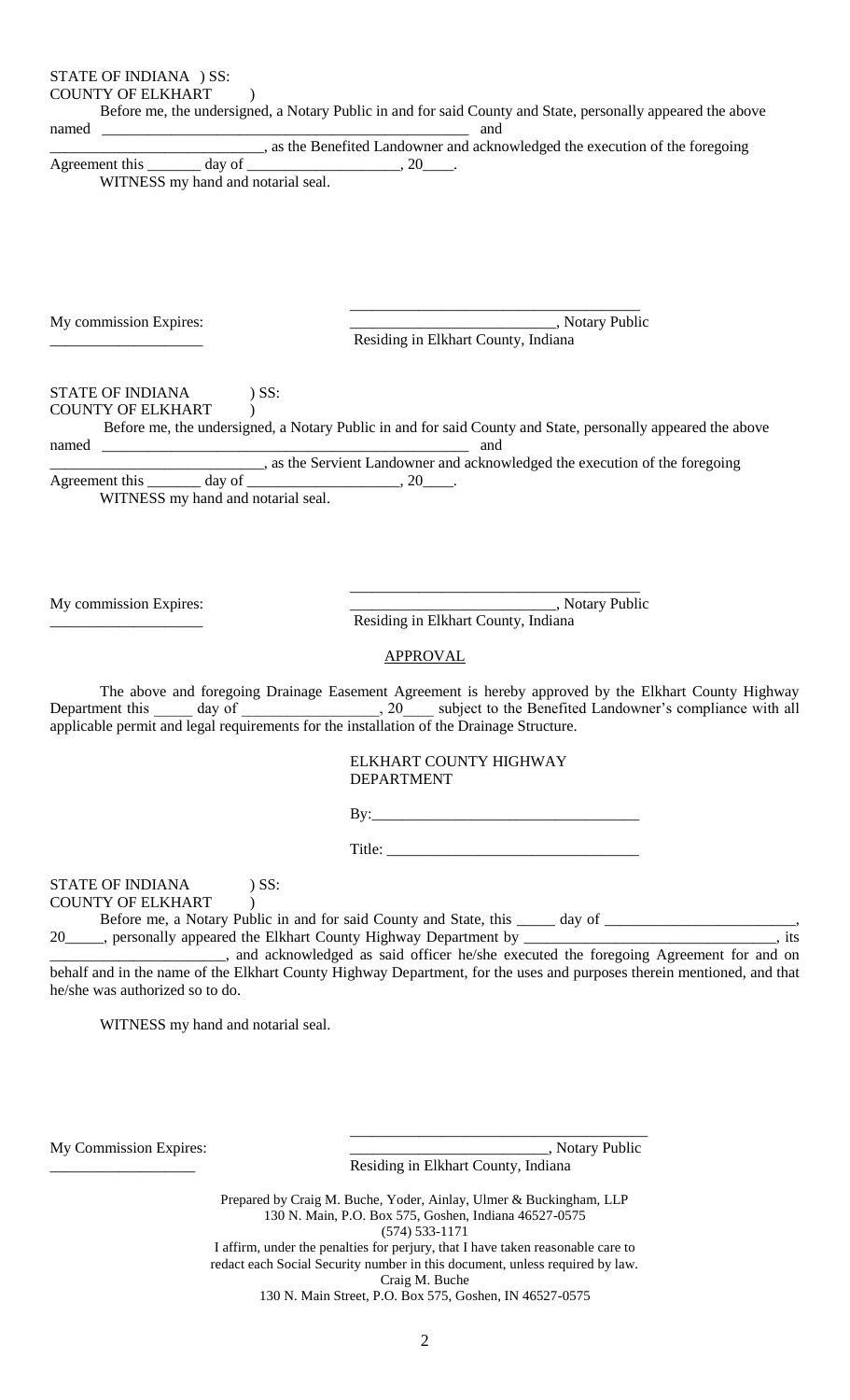## EXHIBIT A

# SERVIENT REAL ESTATE

Being tax parcel number: \_\_\_\_\_\_\_\_\_\_\_\_\_\_\_\_\_\_\_\_\_\_\_\_\_\_\_\_\_\_\_\_\_\_\_\_\_\_ Instrument number of last deed of record: \_\_\_\_\_\_\_\_\_\_\_\_\_\_\_\_\_\_\_\_\_\_\_\_

LEGAL DESCRIPTION